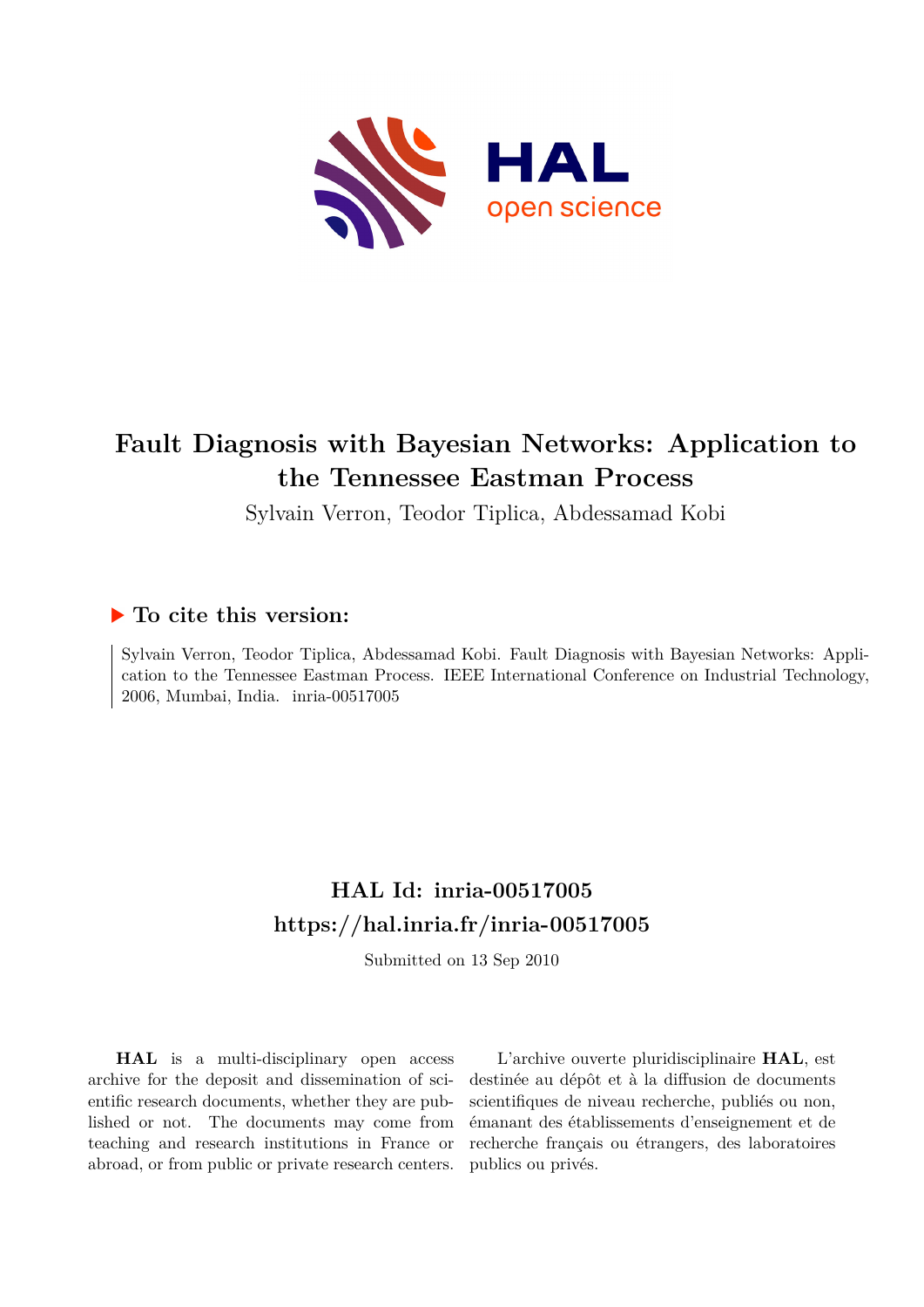# Fault Diagnosis with Bayesian Networks: Application to the Tennessee Eastman Process

Sylvain VERRON, Teodor TIPLICA, Abdessamad KOBI

Laboratoire en Sûreté de Fonctionnement, Qualité et Organisation (LASQUO) ISTIA 62, Avenue Notre Dame du Lac, Angers , 49000 ,France sylvain.verron@istia.univ-angers.fr http://www.univ-angers.fr/laboratoire.asp?ID=34&langue=1

Abstract— The purpose of this article is to present and evaluate the performance of a new procedure for industrial process diagnosis. This method is based on the use of a bayesian network as a classifier. But, as the classification performances are not very efficient in the space described by all variables of the process, an identification of important variables is made. This feature selection is made by computing the mutual information between each process variable and the class variable. The performances of this method are evaluated on the data of a benchmark problem: the Tennessee Eastman Process. Three kinds of faults are taken into account on this complex process. The objective is to obtain the minimal recognition error rate for these 3 faults. Results are given and compared with results of other authors on the same data.

#### I. Introduction

Nowadays, industrial processes are more and more complex and are very difficult to control. As a consequence, many sensors are integrated in industrial processes to monitor them. So, we can obtain a large amount of data from the process. In this context, the process control is an essential task. The final goal of the process control is to reduce variability, and so, to improve the quality of the product [1]. The process control comprises four procedures: fault detection (decide if the process is under normal condition or out-of-control); fault identification (identify the variables implicated in an observed out-of-control status); fault diagnosis (find the root cause of the disturbance); process recovery (return the process to a normal status).

In literature, we can find a lot of different data-driven techniques for process control. For the fault detection of industrial processes many methods have been submitted: univariate statistical process control (Shewhart charts) [2], [3], multivariate statistical process control  $(T^2 \text{ and } Q)$ charts) [4], [5], and some PCA (Principal Component Analysis) based techniques [6] like Multiway PCA or Moving PCA [7]. An interesting article is [8] in which authors make comparisons between these different techniques. For the fault identification procedure, one of the better statistical techniques is the MYT decomposition of the  $T^2$  statistic [9], [10]. Finally, for the fault diagnosis techniques we can cite the book of Chiang, Russell and Braatz [11] which presents a lot of them (PCA based techniques, Fisher Discriminant Analysis, PLS based techniques, etc).

In this article, we present a new procedure for the di-

agnosis of the faults of an industrial system based on the utilization of mutual information and bayesian network. The mutual information is used for the selection of the key variables of the system, and bayesian networks are used for classification in the space of the key variables. The article is structured in the following manner. In the second section, we introduce bayesian network (BN) classifiers and some notions concerning the mutual information. In the third section, we present the new diagnosis procedure that we are proposing, using bayesian network and mutual information, to diagnosis the fault of an industrial system. The fourth section presents an application of this procedure for the diagnosis of three types of fault on the benchmark problem Tennessee Eastman Process. Finally, in the last section, we conclude on the advantages and drawbacks of this procedure, and we present outlooks of fault diagnosis with bayesian network classifiers.

#### II. Bayesian classifiers and mutual information

#### A. Classification task

Once a problem (fault) has been detected in the evolution of the process by the mean of a detection method, we need to identify (diagnosis) the belonging class of this fault. Thereby, the diagnosis problem can be viewed as the task to correctly classify this fault in one of the predefined fault classes. The classification task needs the construction of a classifier (a function allocating a class to some observations described by some variables of the system). Two types of classification exist: unsupervised classification which objective is to identify the number and the composition of each class present in the data structure; supervised classification where the number of classes and the belonging class of each observation are known in a learning sample and whose objective is to class new observations to one of the existing classes.

In the case of industrial system diagnosis, we can frequently have a database containing recorded observations of previous faults of the system. So, we can easily use supervised classification to classify a new faulty observation. In this article, we decided to use one of these supervised classification tools, precisely the bayesian network.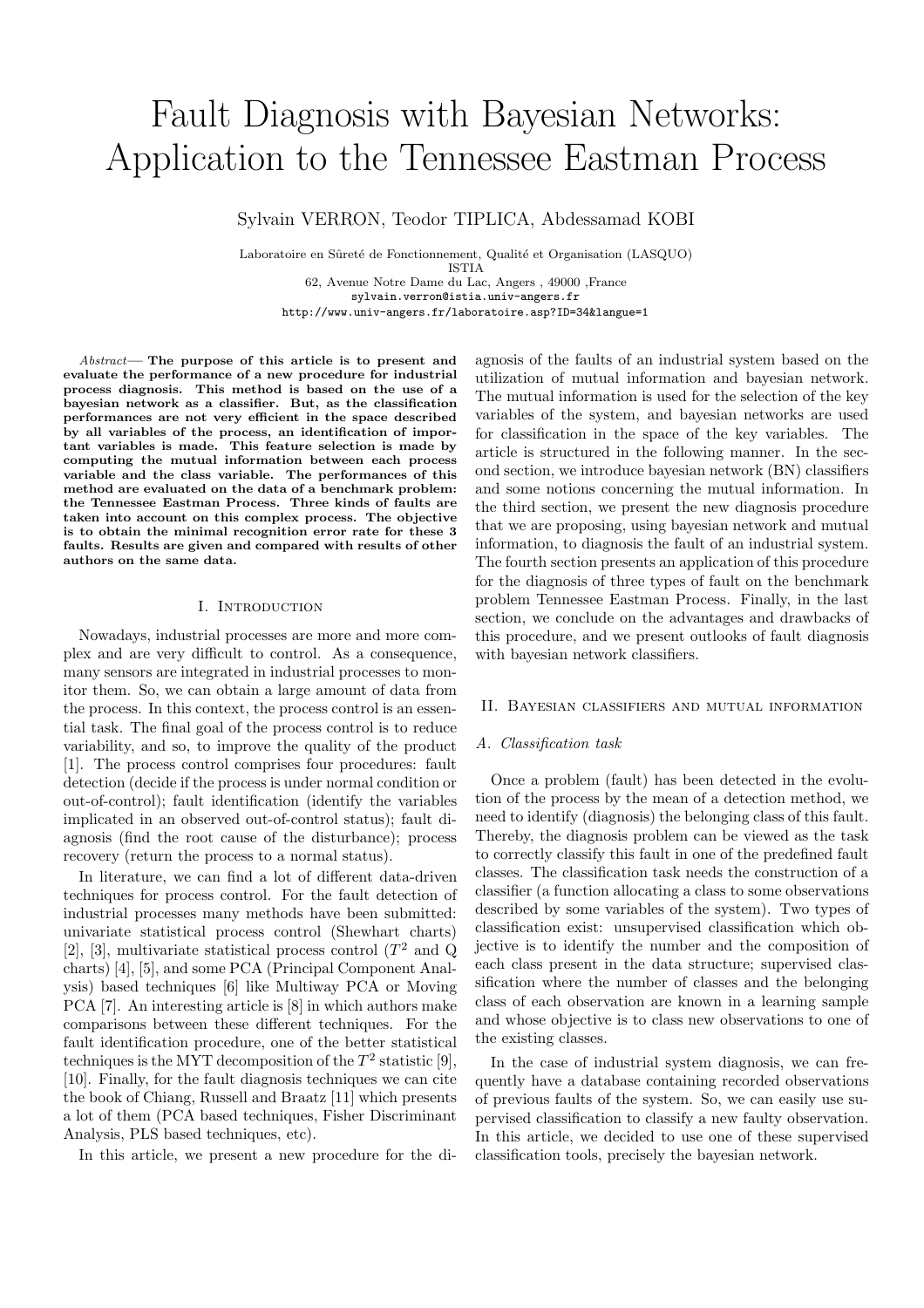#### B. Bayesian network classifiers

A bayesian network (BN) [12], [13], [14] is a graph. In this graph, each variable is a node that can be continuous or discrete. Edges of the graph represent dependence between linked nodes.

A bayesian network is a triplet  $\{G, E, D\}$  where:

 $\{G\}$  is a directed acyclic graph,  $G = (V, A)$ , where V is the ensemble of nodes of **, and**  $\vec{A}$  **is the ensemble of edges** of G,

 $\{E\}$  is a finite probabilistic space  $(\Omega, Z, p)$ , where  $\Omega$  is a non-empty space, Z is a collection of subspace of  $\Omega$ , and p is a probability measure on Z with  $p(\Omega) = 1$ ,

 $\{D\}$  is an ensemble of random variables associated to the nodes of G and defined on E such as:

$$
p(V_1, V_2, \dots, V_n) = \prod_{i=1}^n p(V_i|C(V_i))
$$
 (1)

where  $C(V_i)$  is the ensemble of causes (parents) of  $V_i$  in the graph G.

Bayesian network classifiers are particular bayesian networks [15], [16]. They always have a discrete node  $C$  which codes the r different classes. The other nodes  $(X_1, \ldots, X_p)$ represent the p descriptors (variables) of the classification task. These descriptors can be either discrete or continuous variables.

A particular type of BN classifier, used in the context of industrial systems, is the Naïve Bayesian Network (NBN) [17], [16], also known as the Bayes classifier. A NBN is composed of a "class node" representing the different classes of our system. This nodes is linked with all other variables of the system (descriptors) as indicated on the figure 1.



Fig. 1. Na¨ıve bayesian network

Inza [18] made a comparative study of classification algorithms used in artificial intelligence. The performance of NBN were compared with other methods like hierarchic classification, k nearest neighborhood, C4.5, decision tree and so on [15], [19]. Yang [20] demonstrated that the NBN (in the case that the independence assumption of the descriptors is verified and that probabilities are estimated with enough precision) is an optimal classifier in term of misclassification rate. This optimality is obtained when continuous variables are discretized in such a way that every distribution can be sufficiently well approximated by discretization. Of course, the discretization of variables is a loss of information because it is a reduction of the

variables space. But, in a bayesian network, we can have non-discretized continuous variables under the assumption that these variables have a normal distribution. This is the case in many industrial systems. Parameters of these continuous variables must be estimated from data. Two different techniques for parameters estimation are available, the Maximum Likelihood Estimation (MLE) and the bayesian approach. In this paper, the parameters of the network will be estimated by the MLE method. In the case that all descriptors are continuous variables (with normal distribution assumption) and that parameters are estimated with MLE, we obtain the known classifier: diagonal quadratic discriminant function.

A NBN seems to be a good classifier for fault diagnosis in industrial systems [18]. However, a NBN does not take into account the correlations between descriptors which are frequent in industrial systems. As a consequence the classification efficiency is poor in this case. To solve this major problem generated by the correlation between the variables some extensions to the NBN have been developed [16].

A first interesting extension is the TAN (Tree-Augmented bayesian Network) [16]. In a TAN, a maximum weighted spanning tree is constructed with the  $p$  descriptors following the algorithm of Chow et Liu [21]. So, each descriptor will have at most one other descriptor as parent. After that, edges from the class node to each descriptor are added (like a NBN). An example of a TAN is given on the figure 2.



Fig. 2. Tree-Augmented bayesian Network

Another extension is the k-dependence bayesian classifier structure (kDB structure) [22] that extends the TAN structure allowing a maximum of k predictor parents plus the class for each predictor variable (TAN structures are equivalent to kDB structures with  $k = 1$ ). Finally, the semi naive Bayes structure (Semi structure) introduces joint nodes [23], which are the cartesian product of a subset of original variables. Therefore, every component variable of the joint nodes are mutually statistically dependent.

Of course the TAN classifier, and other extensions, are better than the NBN classifier because they take into account some of the existing correlations between the process variables, but there still remains an important problem to solve. The performances (in term of correct classification rate) of such a classifiers are not so good if non-informative descriptors are present. Actually, if we want to diagnosis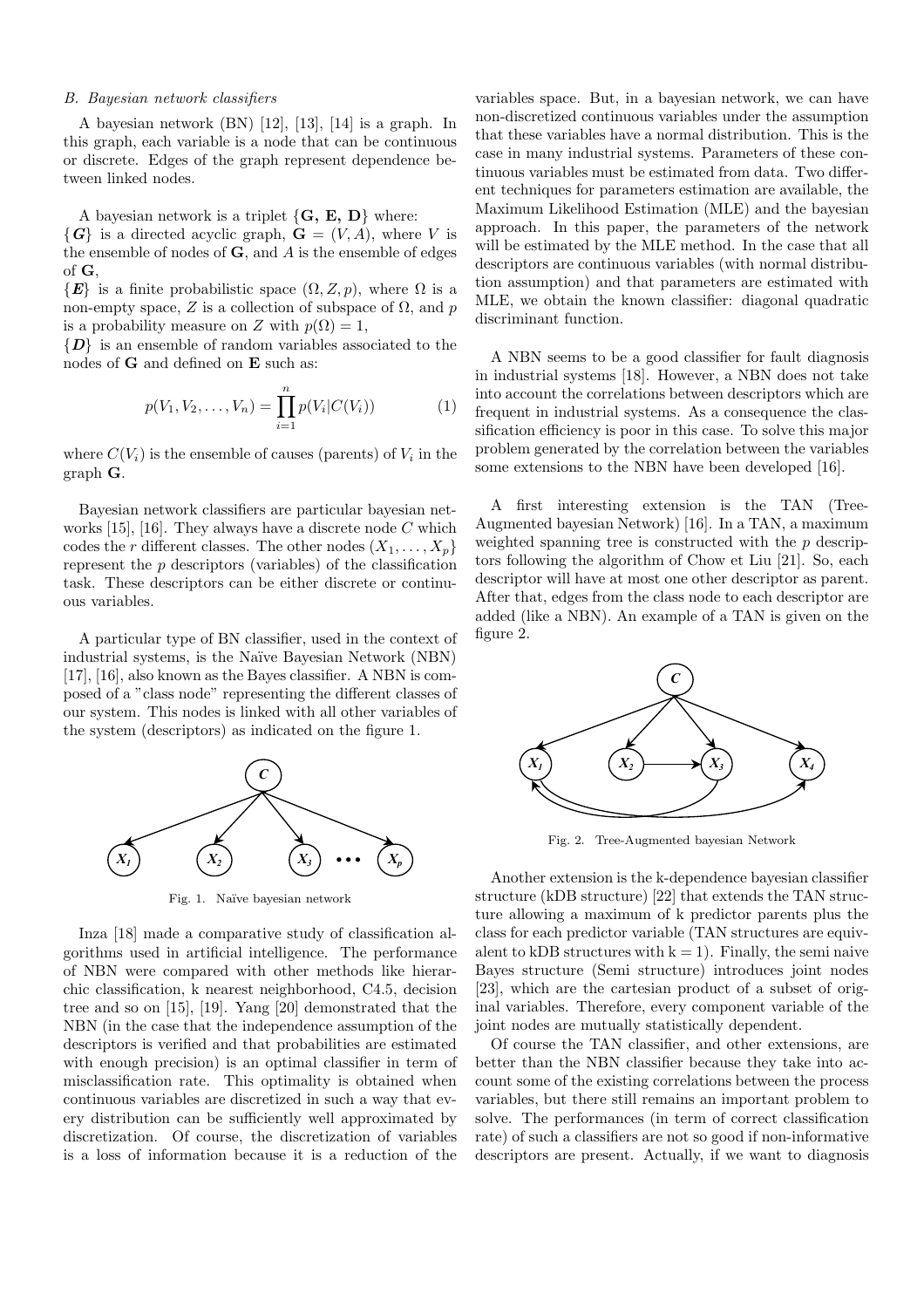a system with many variables, only few of them are really important for classification, others (less importants) must not be taken into account. In other words, we have to do a selection of the important variables for the classification task.

#### C. Mutual Information for variable selection

In the information theory, the Mutual Information  $(I)$ , or transinformation, of two random variables is a quantity measuring the mutual dependence of the two variables [24], [25]. In our case, the objective is to find important descriptors as well as to quantify this importance. In [26], authors demonstrate that the mutual information between gaussian (normaly distributed) and multinomial (discrete) variables can be computed as indicated by equation 2. For this equation, it is assumed that:  $C$  is a multinomial random variable with  $r$  possible values and a probability distribution given by  $P(C = c) = P(c)$ ; X is a random variable with a normal density function of parameters  $\mu$  et  $\sigma^2$ ; X conditioned to  $C = c$  follows a normal density function with parameters  $\mu_c$  et  $\sigma_c^2$ .

$$
I(X;C) = \frac{1}{2} \left[ \log(\sigma^2) - \sum_{c=1}^r P(c) \log(\sigma_c^2) \right]
$$
 (2)

This equation can yet be reduced to the form of the equation 3.

$$
I(X;C) = \log(\sigma) - \sum_{c=1}^{r} P(c) \log(\sigma_c)
$$
 (3)

In the case that  $X$  is a discrete variable with  $q$  modalities, I can be computed with equation 4.

$$
I(X;C) = \sum_{x=1}^{q} \sum_{c=1}^{r} P(x,c) \log \left( \frac{P(x,c)}{P(x)P(c)} \right)
$$
(4)

So, I can be computed for all variables (descriptors) of the industrial system. The most important variables for the classification task will be those having an important I value.

#### III. New procedure for fault diagnosis

The main idea of the procedure we are proposed for fault diagnosis in industrial processes with bayesian network classifier is described on figure 3.

Like each data-driven technique, this procedure requires a database, and more particularly a database of faults. This database contains examples of each fault that we want to diagnosis. So, for each recorded fault, we have the type of the fault and the value of the different variables. At this time, mutual information between class node C (variable which codes the type of fault) and each descriptor  $X_i$  (variable of the process) can be computed. So, we can sort the variables in decreasing order of mutual information. This is the step of variables selection. For this step, a threshold value  $\tau$  is used. This threshold value must be fixed at  $k \times max(I(X_i; C))$  with  $0 < k < 1$ . Based on past experiences, we can advice a value of  $k$  around 0.3. If we take



Fig. 3. Fault diagnosis procedure

lower value of  $k$ , we will select more key variables, but with more general information. Otherwise, if we take higher value of  $k$ , the number of key variables will be reduced. but we will have less general information. In conclusion, each variable with mutual information less than  $\tau$  is eliminated. So, we exclusively keep variables giving important information for the discrimination of the classes.

After that, we have to construct our classifier. We can construct a naïve bayesian network (bayes classifier). But, as we already explained in the previous section, this classifier makes the assumption that all descriptors are statistically independent which is not the case in many complex industrial processes. So, on the faults database, we construct the structure of the TAN classifier by using only key variables. After the construction of the TAN, the parameters of this classifier can be estimated, from the faults database, with the MLE method. Only then after, we can classify a new faulty observation. If engineers or operators give the confirmation of the diagnosis of the system, the faulty observation and his class are added to the faults database.

In the next section, an application of this procedure is made on a benchmark problem: the Tennessee Eastman Process (figure 4).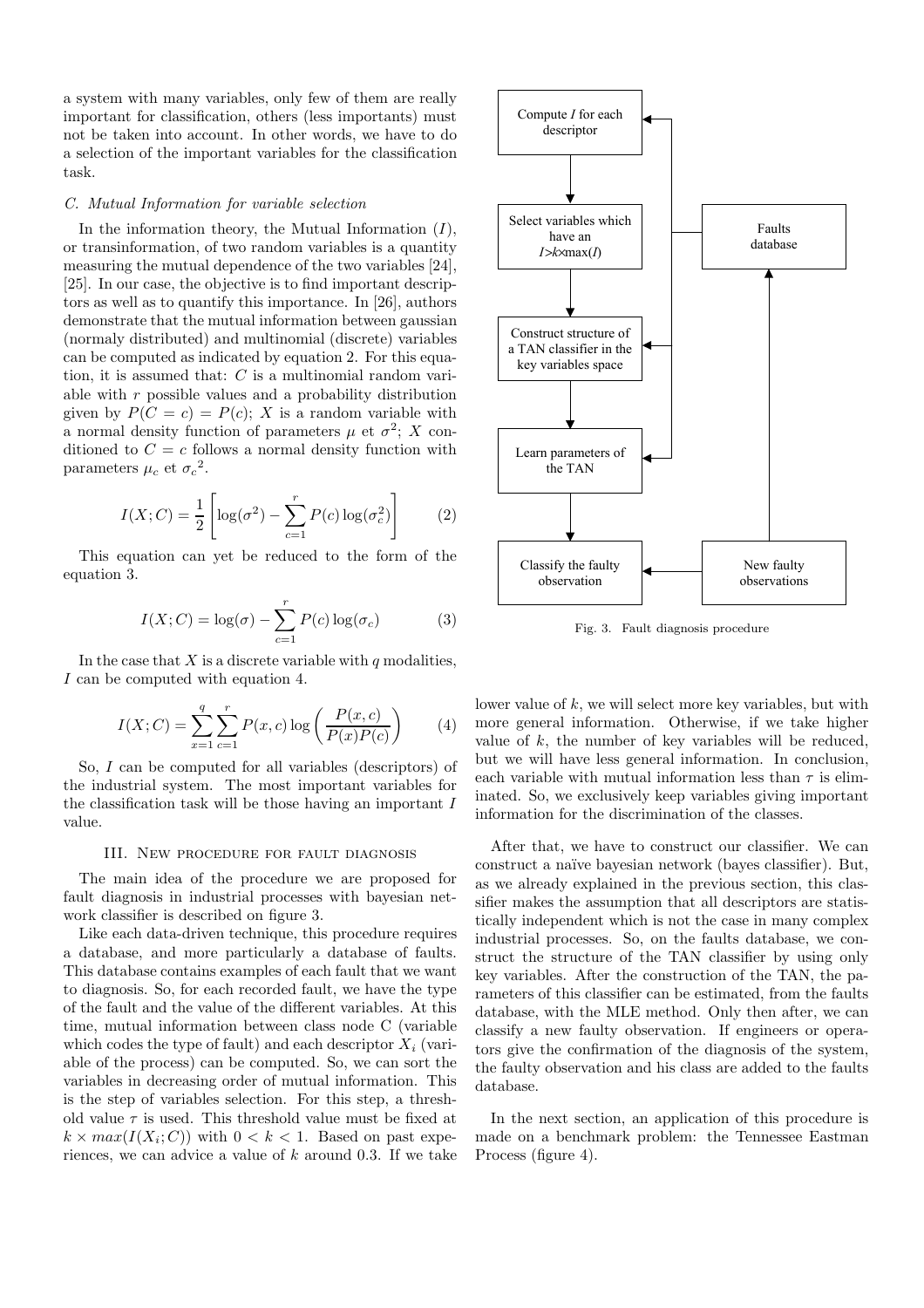

Fig. 4. Process flowsheet of the TEP

#### IV. Application to the TEP

The process simulator for the Tennessee Eastman Industrial Challenge Problem was created by the Eastman Chemical Company to provide a realistic industrial process in order to evaluate process control and monitoring methods [27]. The Tennessee Eastman Process (TEP) is a chemical process. It is composed of five major operation units: a reactor, a condenser, a compressor, a stripper and a separator. Four gaseous reactant A, C, D, E and an inert B are fed to the reactor where the liquid products F, G and H are formed. This process has 12 input variables and 41 output variables. It has 20 types of identified faults.

The TEP is entirely described in the article of Downs and Vogel [27]. A computer simulation of this process was implemented on Matlab by Ricker [28]. This plant is openloop unstable. So, it is also a benchmark problem for control techniques. Some fault detection approaches have been tested on the TEP [8], [29], [30]. Some fault diagnosis techniques have also been tested on the TEP [11], [31], [32], [33] with the plant-wide control structure recommended in Lyman and Georgakis [34]. In [31], [32], [33], authors focus on only 3 types of faults and give the datasets they used. For this reason, we will take the same data that in these articles and we will compare our approach to others.

Consequently, we have taken into account 3 types of faults named: fault 4, 9 and 11 (see table I). These three types of fault are good representations of overlapping data

| Class | Fault type                                                                        | Train | Test |
|-------|-----------------------------------------------------------------------------------|-------|------|
|       |                                                                                   | data  | data |
| 1     | Fault 4: step change in the<br>reactor cooling water inlet<br>temperature         | 480   | 800  |
| 2     | Fault 9: random variation<br>in D feed temperature                                | 480   | 800  |
| 3     | Fault 11: random varia-<br>tion in the reactor cooling<br>water inlet temperature | 480   | 800  |
|       | TABLE I                                                                           |       |      |

Description of fault datasets

and so, are not easy to classify.

For each type of faults, we have 2 datasets: a training sample and a testing sample, containing respectively 480 and 800 observations as indicated on the table I. All computations implicating bayesian network have been made on Matlab with the BNT (BayesNet Toolbox) developed by Murphy [35]. For an objective comparison to other methods, new faulty observations were not added to the faults database, like it was mentioned in the figure 3. The faults database is composed of the 3 training samples.

Firstly, mutual information is computed for all variables.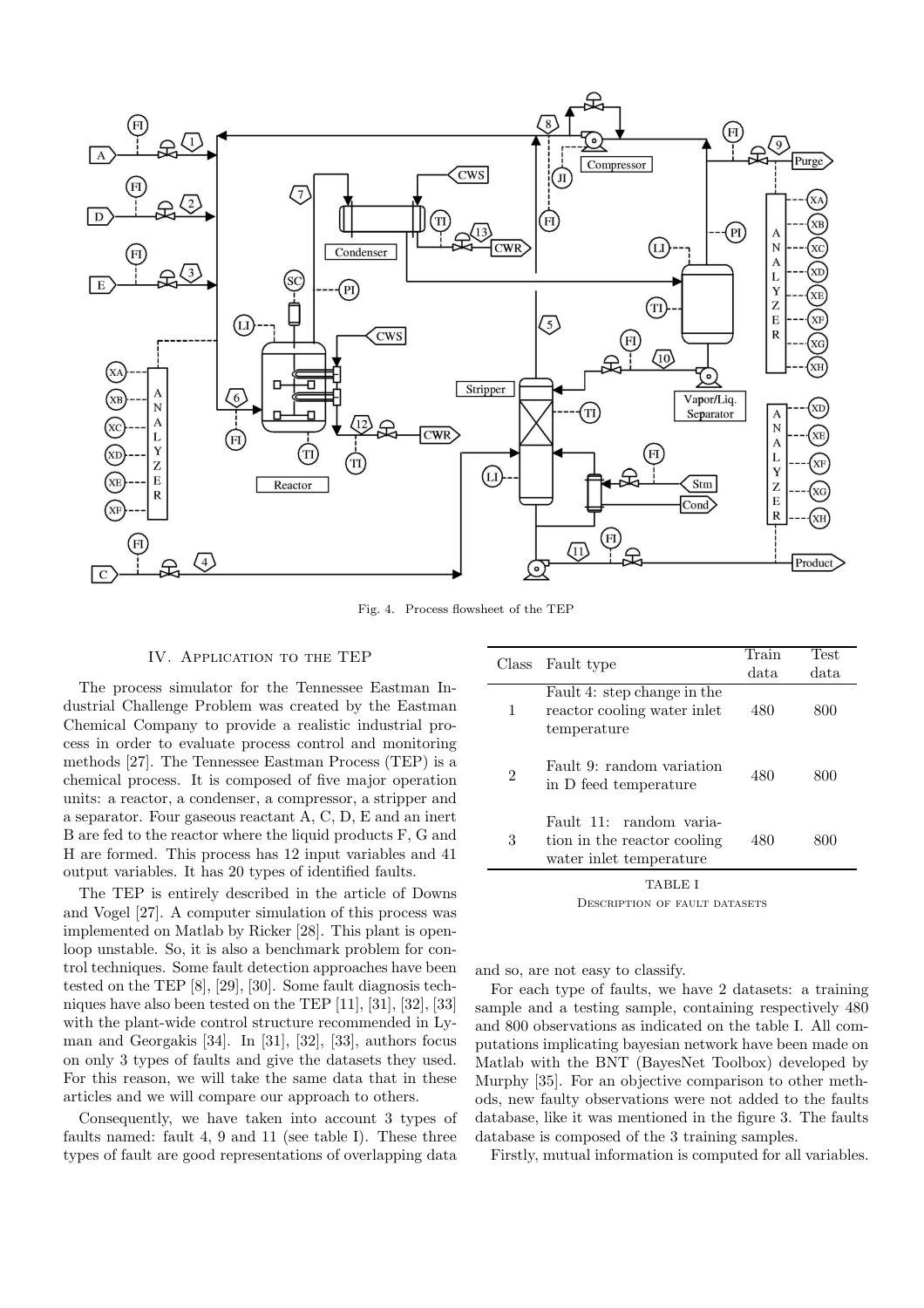The results of this computation are given in the figure 5. By using a k value of 0.25, the threshold value  $\tau$  will be 0.27, and we can see on figure 5 that variables 9 (reactor temperature) and 51 (reactor cooling water valve position) are the important variables for discriminating the different types of fault. Chiang in [32] has obtained the same conclusion with different methods (contribution charts, discriminant partial least square, genetic algorithms combined with Fisher discriminant analysis). So, the new variables space is defined by this 2 variables: 9 and 51.



Fig. 5. Mutual Information for the TEP application

After that, we can construct the TAN classifier which will be a NBN with an edge between variable 9 and variable 51, in order to take into account the correlation between these variables (correlation coefficient between these 2 variables is approximatively equal to 0.42). Parameters of this classifier are computed with the MLE method. This classifier is drawn on figure 6.



Fig. 6. TAN for the TEP

At this moment, we can classify the test sample with this classifier (2400 observations to classify). The results of this classification are given in the table II. The number given is the misclassification rate, which is the percentage of observations which are not well classified. We are also giving the results of other methods on the same data. We notify that the results for the FDA (Fisher Discriminant Analysis), SVM (Support Vector Machines), PSVM (Proximal Support Vector Machines) and ISVM (Independent Support Vector Machines) methods are extracted from [32] and [33]. We also have computed the misclassification rate that would be obtained by the use of NBN.

In the table II, we can see that the TAN outperforms all other methods. The fact that TAN outperforms FDA is

| Method      | Misclassification rate |  |
|-------------|------------------------|--|
| <b>FDA</b>  | 16%                    |  |
|             |                        |  |
| <b>PSVM</b> | $6.0\%$                |  |
|             |                        |  |
|             |                        |  |
| <b>SVM</b>  | $6.5\%$                |  |
|             |                        |  |
| <b>ISVM</b> | $6.0\%$                |  |
|             |                        |  |
| <b>NBN</b>  | 7.8%                   |  |
|             |                        |  |
| TAN         | $5.9\%$                |  |
|             |                        |  |
| TABLE II    |                        |  |

Results of the application

not surprising because FDA is a linear technique compared with TAN which is quadratic. This higher performance can be explained by the fact that the TAN takes into account the strong correlation between variables 9 and 51 (correlation of 0.42). We can see that the results obtained by using the TAN are quite similar to SVM based techniques (SVM, PSVM, ISVM), but obtained with less computation effort.

We can see on figure 7 that the different classification areas of the classifier are fitting well the data shape and that the fault classes are normally distributed (ellipsoidal shapes). The results of the TAN would not be so efficient if the data was not normal.



Fig. 7. Classification areas of the TAN

An interesting way to deal with not normally distributed variables will be the gaussian mixture model. This model can be a good answer to the problem of normally distributed data assumption.

The major drawback of this new procedure is that the classification is done in the reduced space of variables. So, if a new type of fault (not present in the process evolution history) appears and this new fault type is detectable only on variables which are not selected like key variables, the procedure can not be able to diagnosis the apparition of this new fault.